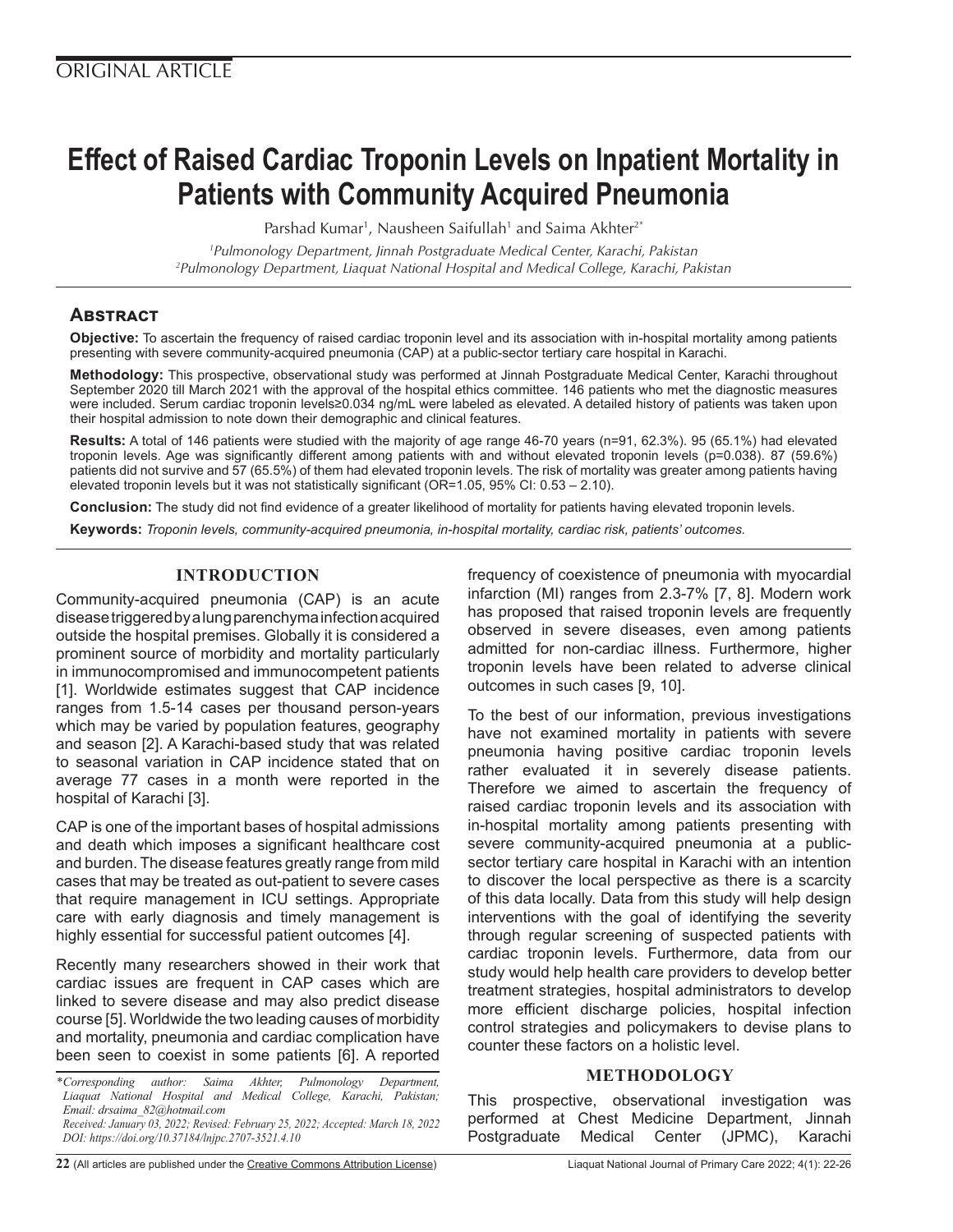throughout September 2020 till March 2021 with the approval of the hospital ethics committee. The prerequisite sample size came out to be 146 patients by taking prevalence of elevated cardiac troponin level 40.9% [11], the margin of error  $= 8\%$  and a confidence level of 95%. This sample size was calculated using the WHO software. Informed written consent was taken from patients or their attendants before enrolling them into the study. Patients presenting with severe communityacquired pneumonia of either gender of age 20-70 years were involved in the study. Patients with tuberculosis, unstable angina, ST-elevation MI and non-ST-elevation MI, history of hypokalemia, hyperkalemia, hypocalcemia, hypercalcemia, pulmonary embolism, hypo or hyperthyroidism, congestive cardiac failure, asthma, chronic liver disease, COPD and stroke were excluded from this study. Non-probability consecutive sampling technique was used to recruit study participants.

Patients having CURB-65 score (confusion, blood urea >19 mg/dl, respiratory rate> 30/min, blood pressure < 90/60 mm Hg, age> 65 years) ≥3 [12] and developing new pulmonary infiltrate (opacity with or without air bronchogram) on chest radiograph along with the presence of one or more of the following for more than 3 days persistent productive cough for more 3 days; fever (body temperature  $\geq$  37.8°C) for more 3 days, heart rate >100 beats per minute at presentation or white blood cell count ≥9,000 cells/mm3 were considered as a case of severe community-acquired pneumonia. Serum cardiac troponin levels ≥0.034 ng/mL were labeled as elevated. Patients were labeled as diabetic and hypertensive based on their past medical records or evidence of taking medications against these conditions. Patients who were smoking at least 1 cigarette a day for the last two years were considered smokers.

A detailed history of patients was taken upon their hospital admission to note down their demographic and clinical features. All patients were started with empirical antibiotic therapy as per hospital protocol. Patients' laboratory investigation was done after their admission. Patients were followed during admission and in-hospital mortality due to any cause was recorded. Data were recorded in a pre-designed proforma.

Data were entered into SPSS version 21 for data analysis. Qualitative variables were shown as frequency and percentage. Continuous variables were presented as mean ± standard deviation after evaluating the normality assumption with the Shapiro-wilk test. Chi-square/ Fisher exact test was applied to compare participants' characteristics among two groups of patients. Binary logistic regression was applied to determine the association of study variables with in-hospital mortality and the univariate odds ratio was computed. Effects of variables with p<0.25 and variables of clinical significance were adjusted in the final regression model to compute adjusted odds ratios with a 95% confidence interval. A two-tailed p-value of ≤0.05 was defined as statistically significant throughout the study.

#### **RESULTS**

Data of 146 patients were recorded with a mean duration of 21.72±8.24 hours for severe CAP. The mean age of study participants was 49.14±8.49 years with the majority of age range 46-70 years (n=91, 62.3%). Most of the study participants were males (n=84, 57.5%), employed (n=107, 73.3%), belonging to urban areas (n=137, 93.8%) and had no history of smoking (n=86, 58.9%). 110 (75.3%), 22 (15.1%), 2 (1.4%), 9 (6.2%) and 3 (2.1%) patients were belonging to lower, lower-middle, middle, upper-middle and upper socioeconomic status respectively. Nearly half of the patients were diabetic (n=75, 51.4%) and around one-third were hypertensive (n=47, 32.2%). Almost all of the patients required ICU admission (n=141, 96.6%).

Out of 146 enrolled study subjects, 95 (65.1%) had elevated troponin levels. Table **1** represents the association of participants' characteristics with troponin levels. Age was significantly different among patients with and without elevated troponin levels (p=0.038). Gender (p=0.411), smoking status (p=0.988), coexistence of diabetes (p=0.267) and hypertension (n=0.598) and duration of severe CAP (p=0.089) were not identified as significantly related to troponin levels.

| Table 1: Comparison of patients' characteristics among patients with |  |
|----------------------------------------------------------------------|--|
| and without elevated troponin levels.                                |  |

| <b>Variables</b>          |               | <b>Elevated troponin</b><br>levels |                   |         |  |
|---------------------------|---------------|------------------------------------|-------------------|---------|--|
|                           | <b>Groups</b> | <b>Yes</b><br>$n\frac{6}{6}$       | <b>No</b><br>n(%) | p-value |  |
| Age                       | 20-45 years   | 30(54.5)                           | 25(45.5)          | 0.038   |  |
|                           | 46-70 years   | 65(71.4)                           | 26(28.6)          |         |  |
| Gender                    | Male          | 57(67.9)                           | 27(32.1)          | 0.411   |  |
|                           | Female        | 38(61.3)                           | 24(38.7)          |         |  |
| Residence                 | Urban         | 92(67.2)                           | 45(32.8)          |         |  |
|                           | Rural         | 3(33.3)                            | 6(66.7)           | 0.066   |  |
| Smoking status            | <b>Yes</b>    | 39(65)                             | 21(35)            | 0.988   |  |
|                           | <b>No</b>     | 56(65.1)                           | 30(34.9)          |         |  |
| <b>Diabetes</b>           | Yes           | 52(69.3)                           | 23(30.7)          | 0.267   |  |
|                           | <b>No</b>     | 43(60.6)                           | 28(39.4)          |         |  |
| Hypertension              | <b>Yes</b>    | 32(68.1)                           | 15(31.9)          | 0.598   |  |
|                           | No            | 63(63.6)                           | 36(36.4)          |         |  |
| Duration of severe<br>CAP | $\leq 7$ days | 55(71.4)                           | 22(28.6)          | 0.089   |  |
|                           | >7days        | 40(58)                             | 29(42)            |         |  |
| <b>ICU</b> admission      | Yes           | 92(65.2)                           | 49(34.8)          |         |  |
|                           | <b>No</b>     | 3(60)                              | 2(40)             |         |  |

**CAP:** Community-acquired pneumonia, ICU: Intensive care unit

More than half of the patients did not survive during their stay in hospital (n=87, 59.6%) and among them, 57 (65.5%) had elevated troponin levels but the difference in the proportion of mortalities among patients with and without elevated troponin was not significantly different (p=0.890). Table **2** shows a univariate and multivariable association of participants' characteristics with mortality. In univariate analysis, the mortality risk was higher among patients having elevated troponin levels but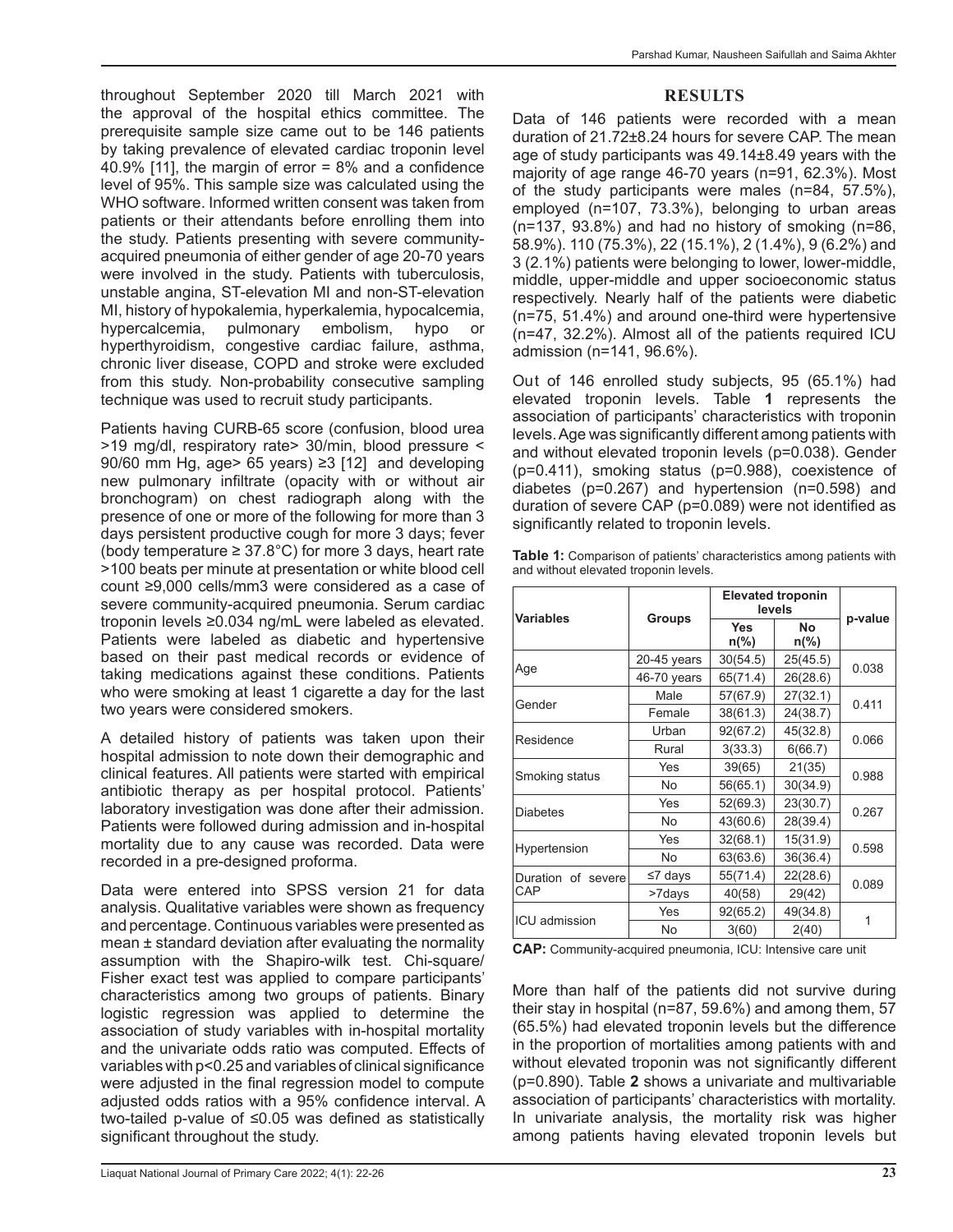| <b>Variables</b>         | <b>Groups</b> | OR (95% CI)         | p-value | aOR (95% CI)        | p-value |
|--------------------------|---------------|---------------------|---------|---------------------|---------|
| Age                      | $20-45$ years | $0.56(0.28 - 1.11)$ | 0.098   | $0.55(0.26 - 1.15)$ | 0.110   |
|                          | 46-70 years   | Ref                 |         | Ref                 |         |
| Gender                   | Male          | $0.88(0.45 - 1.73)$ | 0.719   | $0.90(0.45 - 1.81)$ | 0.767   |
|                          | Female        | Ref                 |         | Ref                 |         |
| Residence                | Urban         | $0.72(0.17 - 3.01)$ | 0.656   | $0.59(0.13 - 2.77)$ | 0.507   |
|                          | Rural         | Ref                 |         | Ref                 |         |
| Smoking status           | Yes           | $0.72(0.37 - 1.42)$ | 0.346   | $0.74(0.36 - 1.51)$ | 0.409   |
|                          | No            | Ref                 |         | Ref                 |         |
| <b>Diabetes</b>          | <b>Yes</b>    | $0.58(0.3 - 1.14)$  | 0.115   | $0.52(0.26 - 1.05)$ | 0.067   |
|                          | No            | Ref                 |         | Ref                 |         |
| Hypertension             | <b>Yes</b>    | $1.30(0.64 - 2.66)$ | 0.472   | $1.38(0.62 - 3.07)$ | 0.435   |
|                          | No            | Ref                 |         | Ref                 |         |
| Duration of severe CAP   | $\leq 7$ days | $1.01(0.52 - 1.96)$ | 0.990   | $1.06(0.53 - 2.14)$ | 0.866   |
|                          | >7days        | Ref                 |         | Ref                 |         |
| Elevated troponin levels | Yes           | $1.05(0.53 - 2.10)$ | 0.890   | $1.02(0.49 - 2.16)$ | 0.952   |
|                          | No            | Ref                 |         | Ref                 |         |

**CAP:** Community-acquired pneumonia, CI: confidence interval, ICU: Intensive care unit, Ref: Reference category, aOR= adjusted odd ratio, OR=odd ratio,

statistically, it was not significant (OR=1.05, 95% CI: 0.53 – 2.10). The association of elevated troponin levels and mortality was remain non-significant even after adjusting for other covariates such as age, gender, residence, smoking status, diabetes, hypertension and duration of severe CAP.

#### **DISCUSSION**

CAP is a common cause for hospitalization and regardless of antibiotic usage, patients have a substantial risk of dying. Pneumonia and cardiac illness are foremost bases of morbidity and mortality universally, and these illnesses repeatedly co-occur in identical patients [13]. The earlier study stated that raised serum troponin concentration might be an indicator for risk stratification in pneumonia [14]. The frequency of elevated troponin was 65.1% in our study. There is a variation in the reported frequency of raised troponin values in literature. Frencken *et al.* [15], Efros *et al.* [16] and Putot *et al.* [17], demonstrated a prevalence of 85%, 39.1% and 42% respectively. Lee and coworkers conducted a similar study and reported that 58% of patients had detectable troponin levels [11]. The variation in frequency can be due to differences in population, their underlying conditions and health settings.

In our study, we found a statistically substantial difference in age groups among patients having and not having raised troponin values with a higher frequency of older age group among patients with elevated troponin values than patients who did not have raised troponin values. This finding was consistent with other similar studies [11, 16]. Efros *et al.* also reported that patients found to have higher troponin levels had considerably greater rates of underlying diseases such as hypertension, ischemic heart diseases renal diseases, diabetes and other cardiac illnesses (arrhythmias, cardiomyopathy, and heart failure) [16]. Putot *et al.* conducted a similar

study to assess whether troponin I is a predictor of cardiac events and death in acute pneumonia patients. He divided the patients into two groups; troponin  $\leq 100$ ng/L and >100 ng/L and analyzed that patients' age, gender, cardiac triggers like smoking, hypertension, dyslipidemia and diabetes were not considerably unlike among these two groups [18]. In the current studies, two groups of patients also did not differ in terms of underlying diseases.

It is a well-known fact that cigarette smoking is a prominent avoidable basis for cardiovascular-related morbidity and mortality [18]. It has been proposed in numerous investigations that even after doing adjusted analysis for other coronary diseases, current smokers and to some level past smokers are vulnerable to experiencing heart failure [19, 20]. A larger communitybased study conducted in the United States reported that cumulatively exposure to cigarettes, evaluated by overall pack-years, was linked with higher natriuretic peptide amount and high sensitivity troponin among ever smokers and established that cigarette smoking was connected with indicators of myocardial wall stress and baseline injury and also with a continual quantifiable rise in these indicators after a follow-up of 15 years [21]. The current study, cross-sectional in nature with limited sample size, did not find an association of smoking with raised troponin levels. Acosta *et al.* conducted a study to determine risk factors of myocardial injury and measurable troponin levels in cases of hypertensive crisis. The authors analyzed that smoking was not associated with troponin levels. However, just like our study, the sample size in their study was also not very large [22].

The current study also studied the impact of raised troponin levels on mortality. Although the literature documents that cardiac troponin is a particular indicator for myocardial injury. However, higher troponin quantity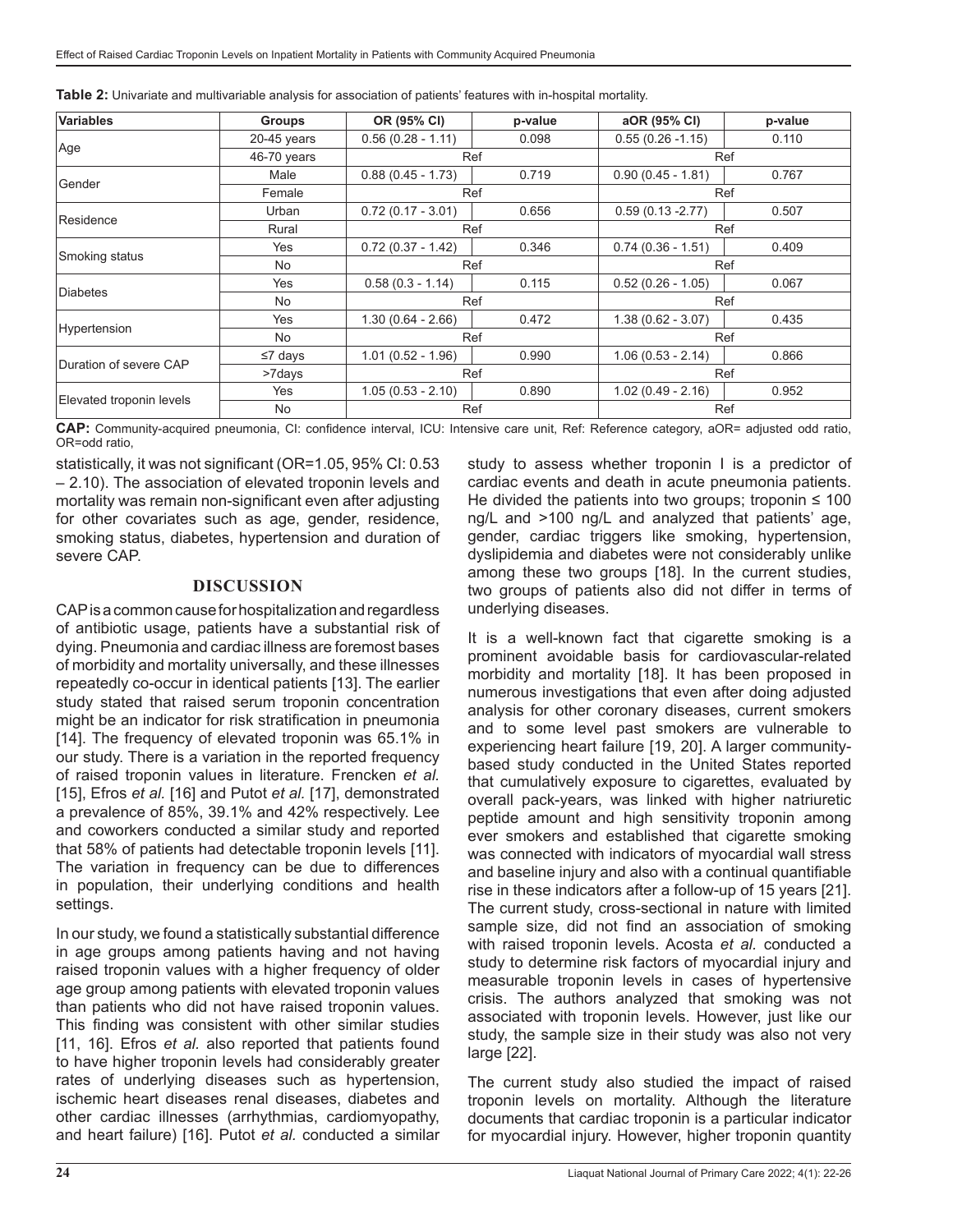has been conveyed in various conditions of hospitalized patients other than cardiac illness such as trauma, pulmonary disease, cocaine use, stroke, sepsis, pericarditis and myocarditis [11]. Evaluation of troponin levels has been used as a predictive indicator for allcause death among suspects of an upset cardiac event [23, 24].

Several pieces of evidence propose a link between the extent of the rise in troponin and death [24, 25]. Usually, it is a prevalent perception among clinicians that patients with higher troponin levels are at higher death risk. In the present study, the risk of mortality was higher among patients with raised troponin levels but statistically, it was not significant. In contrast to our findings, another study conducted in Korea enrolling 152 critically ill pneumonia patients who had no acute coronary syndrome reported that the frequency of mortality was considerably higher for patients with increased troponin levels than patients having normal ranges (38.6% versus 21.9%). This direct link between troponin and death remained statistically significant when controlling was done for other covariates [11]. A multicenter study was conducted in the US to assess the association of increased troponin levels and mortality risk in the elderly population and it was concluded that troponin levels higher than the normal range were associated with 15% higher absolute mortality risk regardless of age [26].

The present study suffers from some serious limitations. Firstly, the sample size of our study was not very large which could impact results. Secondly, hospital length of stay was not recorded as a continuous variable. The presenting features and laboratory investigations such as complete blood count parameters, urea, creatinine, albumin C-reactive protein, *etc.* were not assessed. Further microbiology organisms could also be detected to further compare their distribution among study groups. Echocardiographic findings could also be compared to further understand the relationship. We recommend multi-center studies with a larger sample size to further confirm the association of troponin levels and mortality in our local settings.

## **CONCLUSION**

The study did not find evidence of a greater likelihood of mortality for patients having elevated troponin levels. However, we recommend cases with increased troponin levels should be evaluated for cardiac risk and modifications should be made in the management plan to lower mortality risk. Since the association was not significant, thereby we suggest replicating this study with larger sample size and addressing other limitations to confirm the association of troponin levels and mortality in our local settings.

## **ETHICS APPROVAL**

The ethical approval for the study was issued by the Ethical Committee of Jinnah Postgraduate and Medical Center and after acquiring the letter, the study was conducted. All procedures performed in studies involving human participants were in accordance with the ethical standards of the institutional and/or national research committee and with the Helsinki declaration.

#### **CONSENT FOR PUBLICATION**

Written informed consent was taken from all of the patients who participated in this study

#### **AVAILABILITY OF DATA**

Data sets generated or analyzed during the current study are not made public due to confidentiality. However, data may be shared at a reasonable request to the corresponding author.

#### **FUNDING**

None

#### **CONFLICT OF INTEREST**

The authors declare no conflict of interest.

#### **ACKNOWLEDGEMENTS**

Declared none.

#### **AUTHOR'S CONTRIBUTION**

Dr. Parshad conceptualized the study. Dr. Parshad and Nausheen Saifullah developed the study protocol. Saima Akhter and Nausheen Saifullah supervised the data collection and entry. Saima Akhter performed data analysis, interpreted and wrote the results. Saima Akhter and Dr. Parshad prepared an initial draft of the manuscript. Nausheen Saifullah and Noureen Durrani critically revised it.

All authors read and approved the manuscript.

#### **REFERENCES**

- 1. Metlay JP, Waterer GW, Long AC, Anzueto A, Brozek J, Crothers K, *et al.* Diagnosis and Treatment of Adults with Community-acquired Pneumonia. An Official Clinical Practice Guideline of the American Thoracic Society and Infectious Diseases Society of America. Am J Respir Crit Care Med 2019; 200(7): e45-e67.
- 2. Lu H, Zeng N, Chen Q, Wu Y, Cai S, Li G, *et al.* Clinical prognostic significance of serum high mobility group box-1 protein in patients with community-acquired pneumonia. J Int Med Res 2019; 47(3): 1232-40.
- 3. Raza MZ, Ahmed A, Ahmed F, Ghani A, Rizvi N. Seasonal incidence of community acquired pneumonia and its mortality in Karachi-A multi-centric hospital based study. Int J Envior Sci 2012; 3(2): 885-94.
- 4. Slater A, Shann F. The suitability of the Pediatric Index of Mortality (PIM), PIM2, the Pediatric Risk of Mortality (PRISM), and PRISM III for monitoring the quality of pediatric intensive care in Australia and New Zealand. Pediatr Crit Care Med 2004; 5(5): 447-54.
- 5. Corrales-Medina VF, Suh KN, Rose G, Chirinos JA, Doucette S, Cameron DW, *et al.* Cardiac complications in patients with community-acquired pneumonia: a systematic review and metaanalysis of observational studies. PLoS Med 2011; 8(6): e1001048.
- 6. Corrales-Medina VF, Musher DM, Shachkina S, Chirinos JA. Acute pneumonia and the cardiovascular system. Lancet 2013; 381(9865): 496-505.